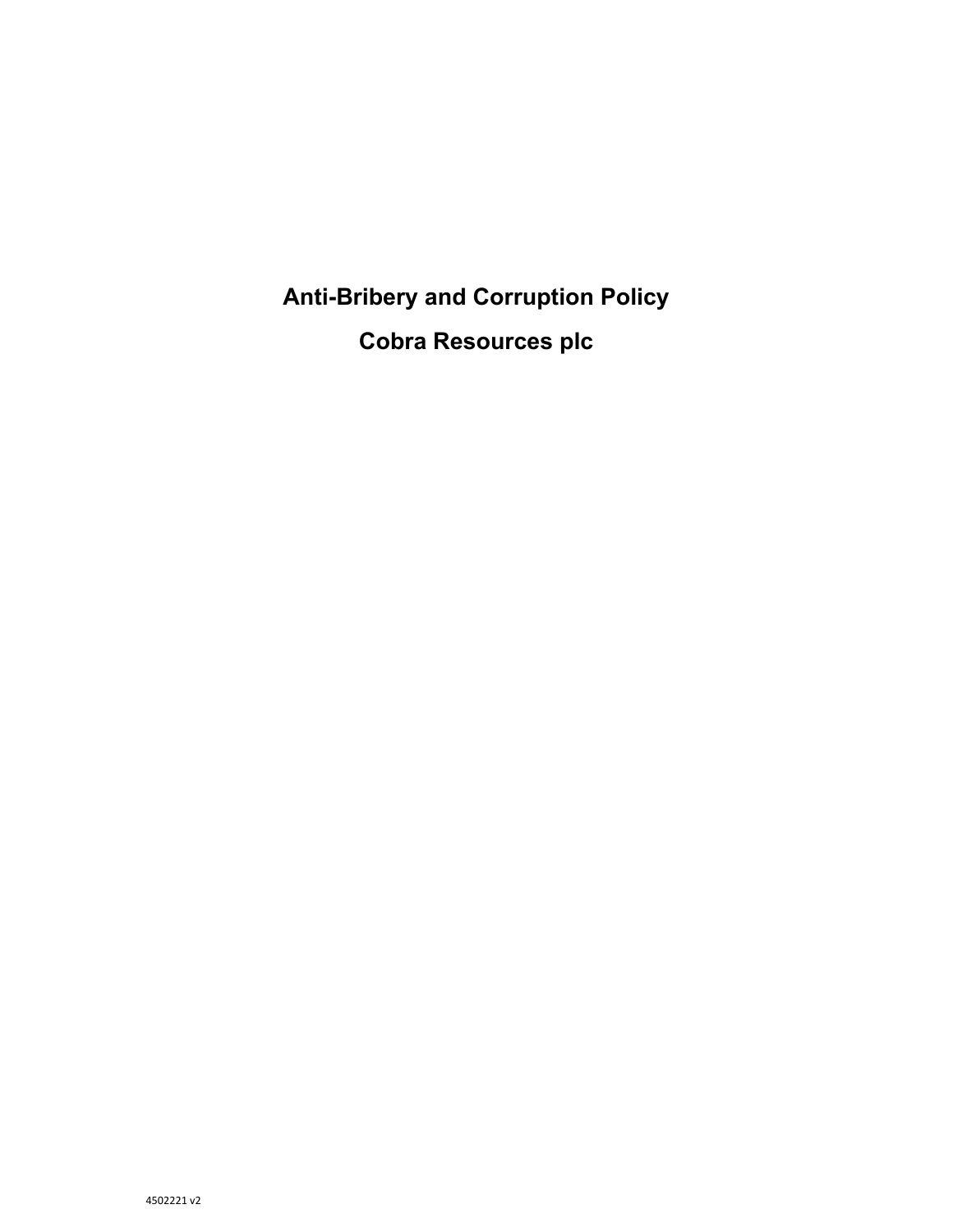## 1. **GENERAL PRINCIPLES**

The Company is committed to conducting its business with complete integrity, and in a manner which ensures compliance with all applicable laws and with the highest ethical standards. As a company, we use our best endeavours to ensure that all those acting on our behalf, whether they are employees, contractors, third party intermediaries or agents, are aware of and share our commitment to conducting business ethically.

We also have an obligation to our employees, shareholders and other stakeholders to comply with the highest standards of business ethics. These obligations include avoiding bribery and corruption, and implementing appropriate policies and procedures throughout our business operations that will inform our engagement with those who perform services for us or on our behalf.

Ethical behaviour can mean more than complying with the law - but it starts with the law. You have an affirmative obligation to acquire sufficient knowledge of the laws that apply to you and your particular responsibilities and duties in order to recognise conduct or situations that raise legal or ethical questions and when to seek legal advice. It is management's obligation to ensure and facilitate adherence to our high standards of ethical conduct by clearly communicating these standards and ensuring their application by all personnel.

The purpose of this Policy is to summarise the Company's position in relation to ethical standards, including bribery, and to provide guidance in areas of particular concern. It does not address every potential type of conduct that may be unacceptable or illegal. The fact that a particular course of conduct is not specifically prohibited by this Policy does not mean the act is acceptable and/or lawful. The Company expects every director, officer, employee, and agent around the world to aim, in good faith, to understand and comply with both the letter and the spirit of this Policy and applicable laws. In addition to this Policy, the Company has a policy on *Dealings with Third Parties* and a *Policy on Gifts and Hospitality*. You should refer to these where more detailed guidance on these subjects is required.

In some cases you may require additional guidance. The Board has appointed the Compliance Officer to provide assistance where a situation arises that is not addressed in this Policy, or where further advice is needed. Any questions regarding this Policy should be directed to the Compliance Officer.

Please keep this Policy in a convenient place so you can refer to it in the future.

This Policy, which has been endorsed by the Board, is based on an assessment of the external and internal bribery risks that face us, and reflects fundamental standards that we expect those who perform services for us and on our behalf – including employees, contractors, third party intermediaries and agents – to abide by when acting on our behalf.

We will not use third parties or intermediaries to engage on our behalf in unethical practices that would be prohibited under applicable law – including the UK Bribery Act 2010 – if undertaken by us. We expect that all parties and intermediaries that we engage will conduct themselves accordingly when acting on our behalf or for our benefit.

We are committed to transparency on our ethical standards and anti-bribery initiatives and have established procedures that are described in this Policy to permit employees to report instances or allegations of Policy violations on a confidential or anonymous basis (to the extent that is consistent with applicable law).

The purpose of this Policy is to ensure that the Company and its employees comply with applicable national and international laws and standards in relation to anti-bribery<sup>1</sup>. This Policy applies to all Relevant Persons.

 <sup>1</sup> Relevant laws and standards include the UK Bribery Act 2010, US Foreign Corrupt Practices Act 1977 and any other applicable law or regulation in any applicable jurisdiction. International standards have been set by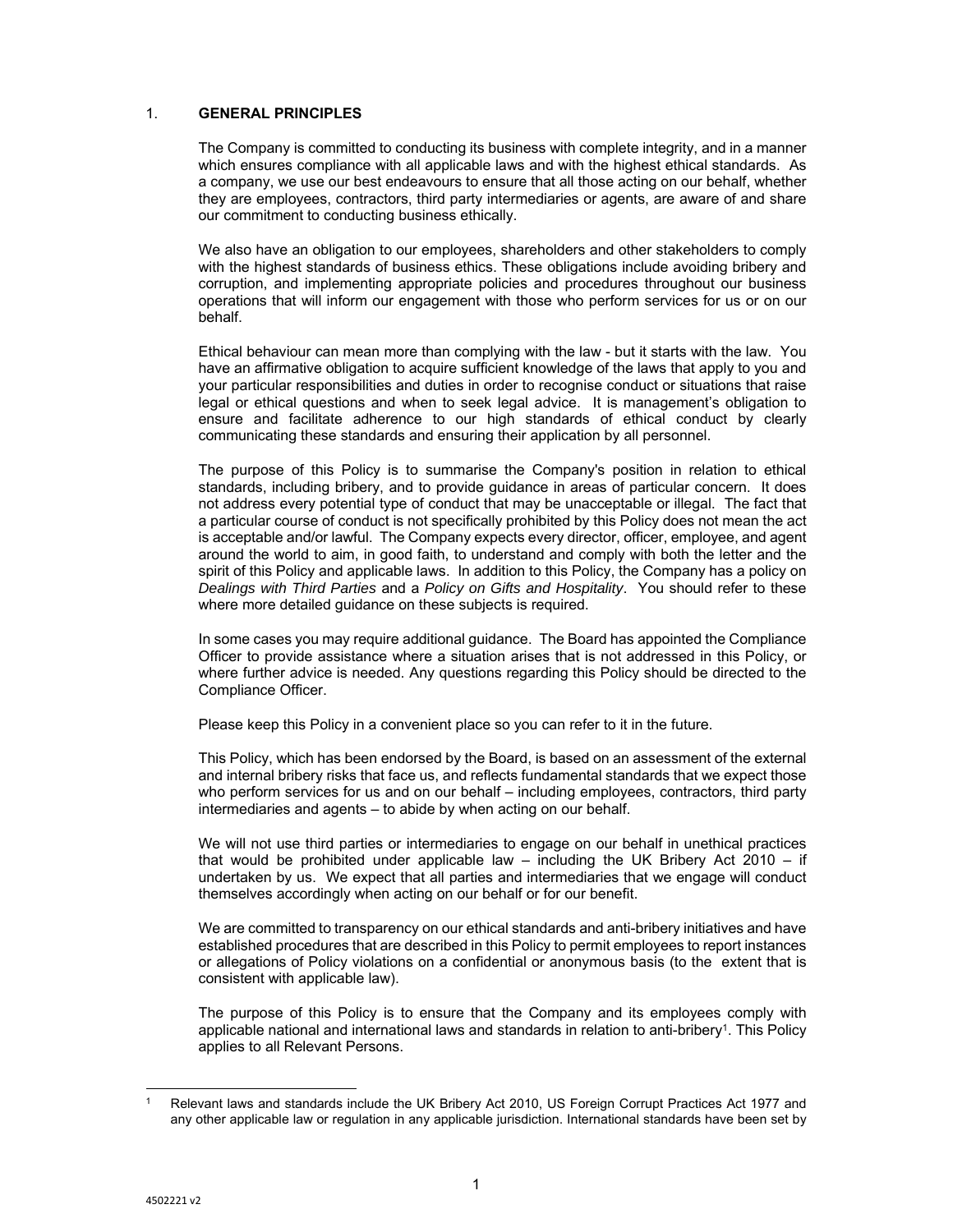You must comply with this Policy, even where local law is less onerous<sup>2</sup>. Where local law is more onerous, you must comply with those laws in addition to this Policy. Where there is, or may be, a conflict, you should consult the Compliance Officer.

A list of the definitions used in this Policy can be found at paragraph 9.

### 2. **GENERAL PROHIBITION**

The Company and each Relevant Person are prohibited from:

- (a) offering or giving a bribe to any person;
- (b) soliciting or receiving a bribe from any person; or
- (c) making a facilitation payment.

This prohibition applies in relation to all countries globally, irrespective of whether bribes are permitted or tolerated in those countries. Bribery is a serious criminal offence to which the Company has zero tolerance.

You are required to:

- (a) comply with the highest standards whether that is under the terms of this Policy or any applicable local laws and regulations;
- (b) comply with all policies that are part of the Company's anti-bribery programme;
- (c) be vigilant for any bribery within the Company;
- (d) promptly notify the Compliance Officer if you have any suspicions or knowledge that bribery is taking place within the Company. Alternatively, you may contact regulatory and law enforcement bodies directly; and
- (e) have regard to your anti-money laundering obligations.

Failure to comply with this Policy can result in one or more of the following:

- (a) serious financial and/or criminal penalties for the Company;
- (b) government investigation;
- (c) bad publicity;
- (d) loss of business opportunities;
- (e) litigation;
- (f) criminal liability for individual Relevant Persons involved in bribery or with prior knowledge of bribery; and
- (g) if a Relevant Person, disciplinary action (which may result in the termination of your employment).

 bodies such as the United Nations, the Organisation for Economic Co-operation and Development, Bank for International Settlements, Group of States Against Corruption and Transparency International.

<sup>&</sup>lt;sup>2</sup> Certain anti-bribery offences (e.g. under the UK Bribery Act 2010) have extra-jurisdictional application. Thus, relying on local law alone will **not** necessarily ensure compliance. At a minimum, this Policy must be complied with.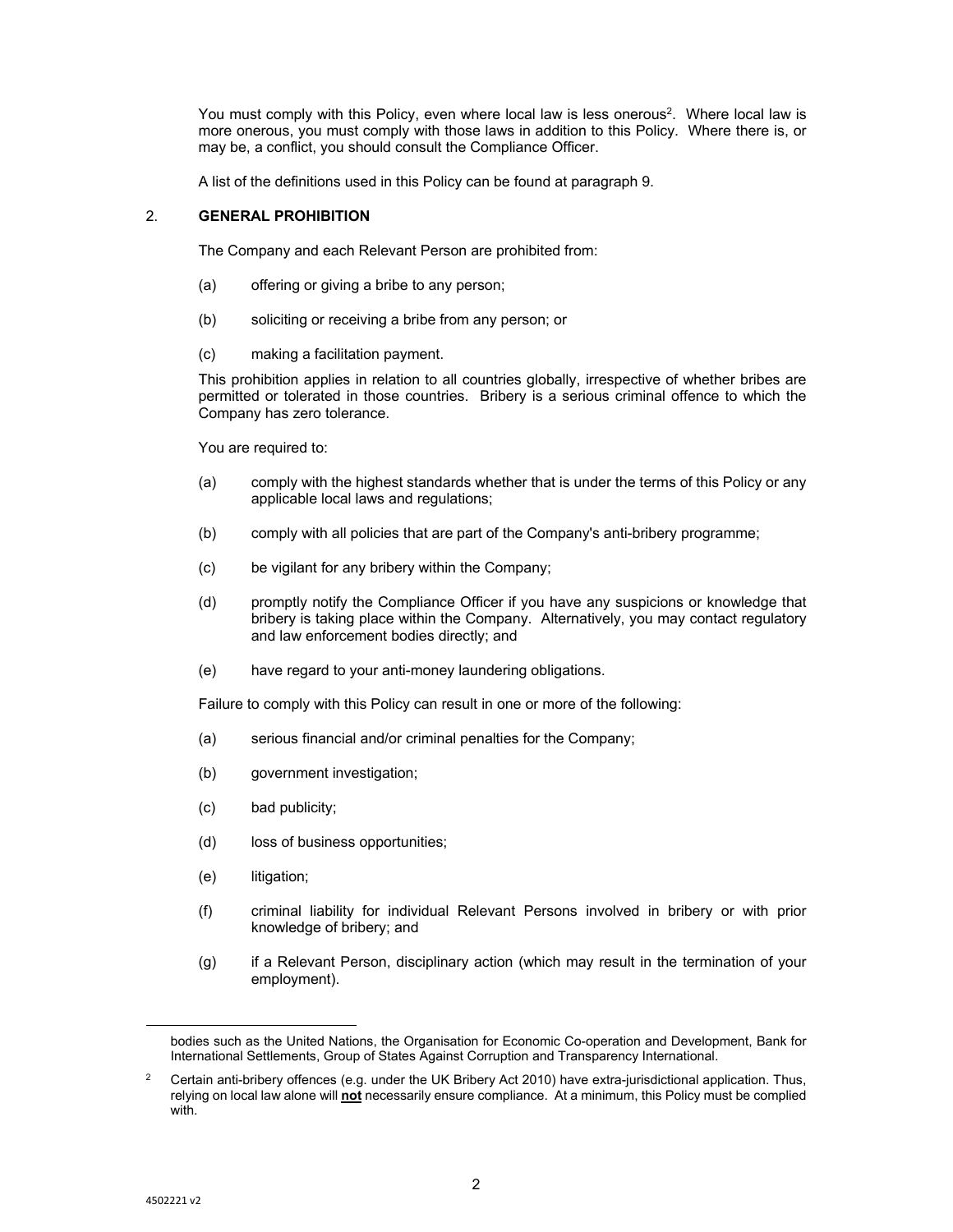It is therefore imperative that all Relevant Persons comply with this Policy. If you have any doubt about whether an activity is permitted you should consult the Compliance Officer.

### 3. **IMPLEMENTATION**

This Policy is supported by the Board. The Board has delegated to the Compliance Officer the authority and responsibility to oversee the implementation of this Policy.

# 4. **POLICY REQUIREMENTS:**

### 4.1 **Bribery**

Bribery is the offer, promise, payment, transfer, request, agreement to receive or receipt of anything of value (financial or otherwise), whether directly or indirectly, at any time to or from any person (whether a private person, corporate entity, or Public Official), in order to induce that person (or any other person) to perform their roles improperly (or in the case of a Public Official in order to influence them with the intention of obtaining or retaining business in circumstances where this is not required or permitted by applicable law). A bribe can take the form of a "reward" and be paid after the improper performance of the relevant duty or obligation has taken place.

It is a criminal offence and expressly prohibited to offer, promise, give or authorise bribe (either directly or indirectly) as an inducement or reward for an action which is illegal, unethical or a breach of trust or duty. Inducements can take the form of gifts, loans, fees, rewards or other advantages (e.g. taxes, services, donations).

Relevant Persons must refuse to accept, and must not solicit, any bribe of any kind, in a manner that is not open to misunderstanding.

The prohibition applies not only to direct forms of bribery, but also indirect forms of bribery such as gifts, entertainment or job offers. There is a risk that corporate entertainment, political contributions, charitable gifts, sponsorship and activities such as lobbying will be caught by applicable anti-bribery legislation.

Relevant Persons must also refrain from offering, promising, giving, authorising or accepting a bribe that they know or believe will breach the gifts and entertainment policy of a prospective third party recipient or otherwise constitute the improper performance of a relevant function or activity of such third party.

The prohibition also applies to bribes offered, given, solicited or received through the use of intermediaries, such as agents, attorneys or any other third parties.

The Company can also be guilty of a corporate criminal bribery offence pursuant to the UK Bribery Act 2010 where an associated person (i.e. person who performs services for the Company, for example, an agent) pays a bribe whilst performing services for the Company, to gain or retain business or an advantage and the Company failed to put in place adequate procedures to prevent that bribe occurring. The Company will have a defence if it has adequate procedures in place to prevent that bribery.

If you are in doubt as to what constitutes bribery, please contact the Compliance Officer.

#### 4.2 **Public Officials**

Bribing a Public Official is a serious offence and carries particular reputational and legal risks. The definition of Public Official is very broad and includes central and local government officials and employees of public agencies and state owned enterprises. Dealings with Public Officials are particularly high risk because the threshold for prosecution is low and conduct that does not involve any improper behaviour by the Public Official can be caught.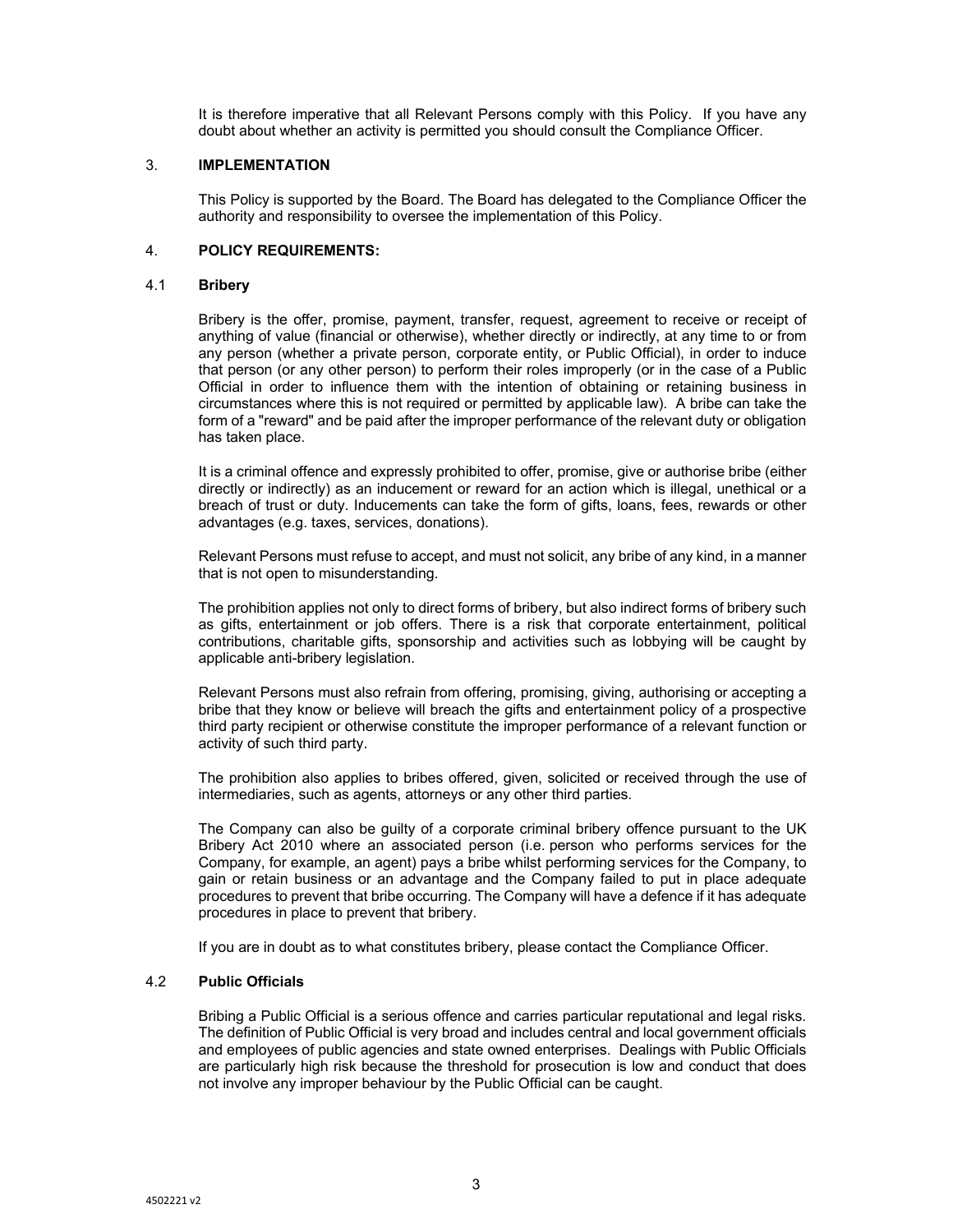It is prohibited to offer, promise or transfer a bribe to a Public Official (or to any other individual or any third party at the request or with the consent of a Public Official such as the Public Official's close family members or close business associates) in order to influence a Public Official and to obtain or retain business or a business advantage, unless it is specifically permitted under the terms of this Policy or by applicable written law. It will be permitted under this Policy if it has been approved by the Compliance Officer.

Prohibited payments can include advantages or payments offered to influence a Public Official in anything they do in their official capacity, for example: (i) a representative of a state owned enterprise approving a contract; (ii) granting licenses related to operating activities; (iii) acting on tax matters, such as making payments to Public Officials in order to obtain preferential tax treatment for the Company; (iv) making decisions in connection with governmental approval of a merger or acquisition; and (v) virtually any other action taken in an official capacity.

Advantages or payments are not bribes when the Public Official is required or permitted by applicable written law to be influenced by them.

Relevant Persons must ensure that they are particularly vigilant when dealing with Public Officials that they do not do anything which could be a breach of this Policy or could be perceived as a breach of this Policy.

The Company's *Policy on Gifts and Hospitality* sets out particular rules which you must follow when offering gifts and hospitality to, or receiving gifts and hospitality from Public Officials.

If you are in doubt as to whether someone is a Public Official or not, err on the side of caution, and, where possible, seek further advice from the Compliance Officer.

# 4.3 **Dealings with Third Parties**

The Company may become criminally liable (and/or suffer damage to its reputation) as a result of an act of bribery by persons or corporate entities which perform services for or on behalf of the Company.3

The Company expects persons associated with it to act with integrity and to undertake their business without bribery.

Where appropriate, due diligence proportionate to the circumstances will be performed on associated persons to reduce the legal and reputational risk to the Company. In addition, consideration will be given to the need for appropriate anti-bribery measures in relation to associated persons, in particular, representations and warranties, anti-bribery declarations and/or monitoring.

Further guidance on due diligence, on engaging associated persons, and on monitoring ongoing relationships with associated persons can be found in the Company's *Policy on Dealings with Third Parties*.

#### 4.4 **Due Diligence**

In considering the need for and/or level and nature of due diligence appropriate, a number of risk-based factors may be taken into account. This should include, for example: (i) the nature of the transaction (e.g. involving Public Officials); (ii) the jurisdiction in which the transaction is taking place<sup>4</sup>; and (iii) the reputation of the third party.

  $3$  This may include but is not limited to agents, consultants, or other intermediaries, finders, introducers, lobbyists (of any kind), tax advisers, lawyers, sales and marketing firms and outsourcers engaged by the Company.

<sup>4</sup> See Transparency International Corruption Perceptions Index 2010, which can be found at www.transparency.org/policy\_research/surveys\_indices/cpi.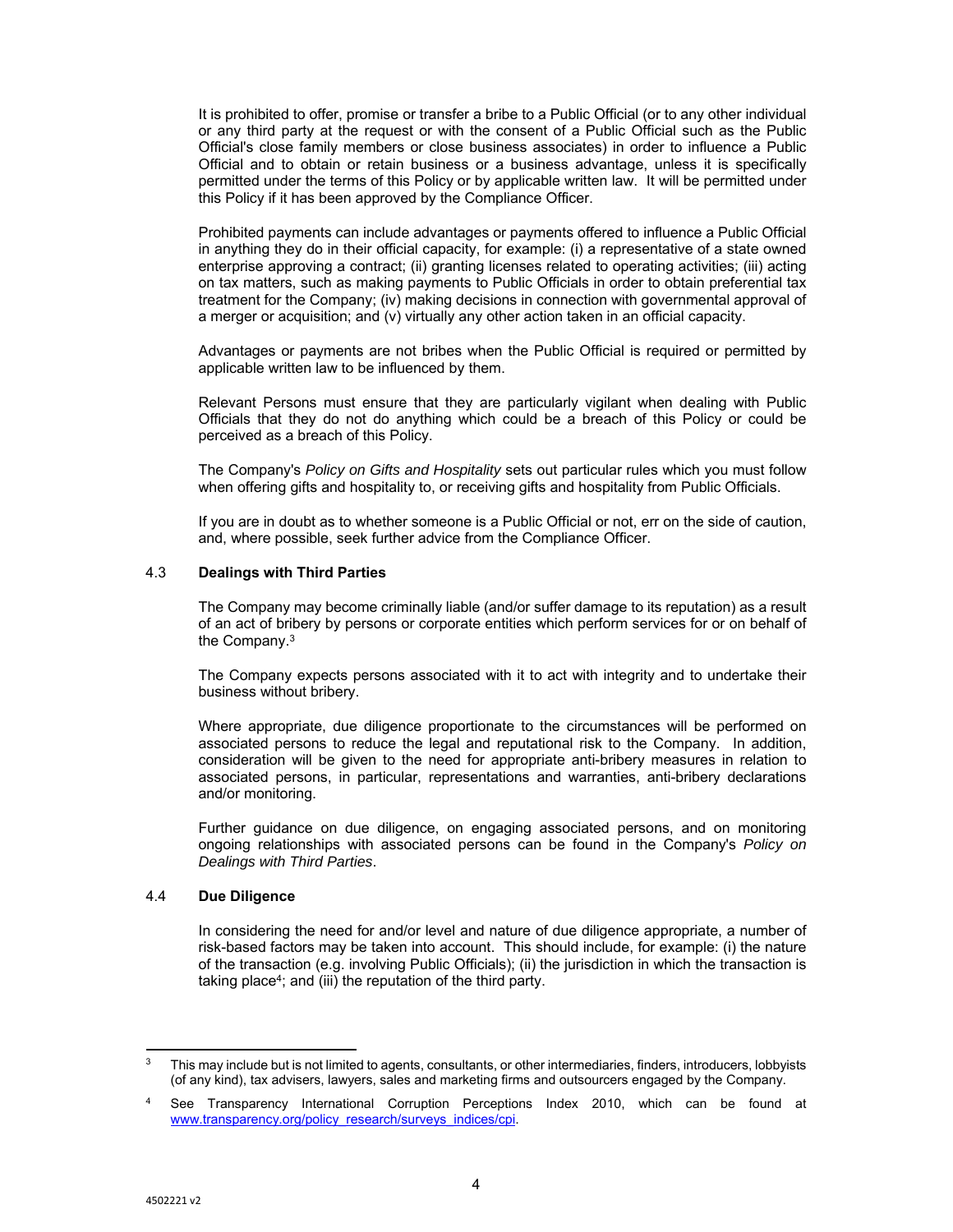Where the checks carried out as part of the due diligence indicate bribery risks, enhanced due diligence should be undertaken, as explained in the Company's *Policy on Dealings with Third Parties*.

### 4.5 **Political Donations**

You must comply with applicable law and regulations relating to political donations to candidates for public office, individual politicians, political parties and other political organisations. It should be noted that restrictions on political donations may apply, *inter alia*, to campaign contributions, loans, the provision of facilities or services and/or the publication of election material.

Political donations must not be made for the purpose of influencing Public Officials and to obtain or retain business or other advantages for the benefit of the Company (or for the improper advantage of you or any other entity or person).

All political donations made on behalf of the Company must be approved by the Compliance Officer **BEFORE** they are made.

However, this Policy does not apply to personal contributions, including the provision of services outside working hours, to political parties or candidates. Such contributions must not be linked to any business or potential business of the Company and Company materials for example stationery, email, facilities or funds should never be used when engaging in personal political activites.

# 4.6 **Lobbying**

All lobbying activity (whether directly or through intermediaries) must be conducted without suggestion of bribery, conflict of interest or other impropriety. When using lobbyists, or when engaging former Public Officials, appropriate due diligence is to be carried out, and compliance with all relevant legislation, guidance and/or codes is essential. It is not appropriate to engage serving Public Officials to carry out political advocacy on behalf of the Company.

You must comply with local laws and regulations on lobbying including registration and reporting requirements.

# 4.7 **Charitable Gifts, Community Projects and Sponsorship**

The Company is committed to its corporate social responsibility strategy. It is important that philanthropic and charitable donations and philanthropic and commercial sponsorship are free from any suspicion of bribery, whether direct or indirect. You must ensure that such activities are not made as an inducement for the purpose of obtaining any improper advantage or favour. Therefore, charities, organisations or individuals seeking charitable gifts and/or sponsorship (excluding Relevant Persons for personal charitable activities) are subject to appropriate due diligence.

#### 4.8 **Gifts and Hospitality**

In some circumstances, gifts or hospitality may be considered to be bribes under applicable anti-bribery law. It is therefore essential that you comply with the Company's *Policy on Gifts and Hospitality*.

Giving or receiving hospitality (including meals, accommodation and transport) is permitted provided that the hospitality is not provided for an improper purpose and the nature, style and tone of any hospitality is reasonable in the circumstances and could not be perceived as lavish, disproportionate, or inappropriate.

Relevant Persons must not: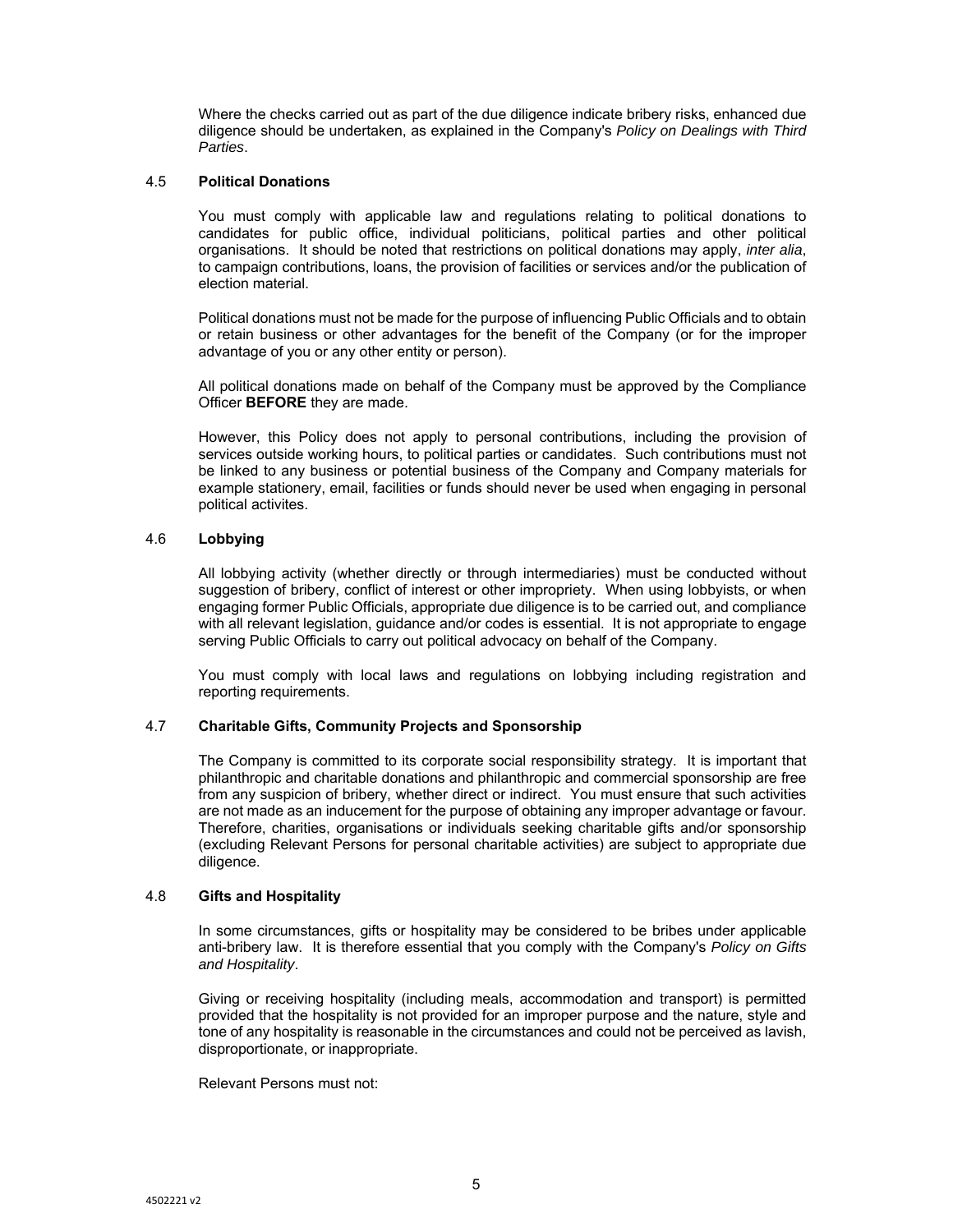- accept a gift or hospitality where you consider that the person offering the gift or hospitality intends to influence improperly a business decision, or other action, that you are due to take, or perform, or to reward you improperly in relation to a business decision or action;
- offer a gift or hospitality where you intend to influence improperly a decision that the person receiving the gift or hospitality is due to make regarding the business of the Company; or
- offer hospitality which you know, or believe, to be in excess of what the recipient is permitted to receive. If in any doubt, you should take steps to ascertain whether the recipient is permitted to receive the entertainment you propose.

Particular care must be taken when giving gifts or hospitality to Public Officials.

Before accepting or offering any gift or entertainment, you must consider whether the gift or hospitality could reasonably be perceived to be inappropriate. If so, you must not accept or offer that gift or entertainment.

You must follow the procedures set out in the Company's *Policy on Gifts and Hospitality* for recording gifts and hospitality. Before offering or accepting gifts or hospitality, check the *Policy on Gifts and Hospitality* to find out if you need prior approval. Reimbursement for expenses on gifts and hospitality will only be paid on proof of expenditure, e.g. receipt or invoice.

Expenditure on hospitality and gifts must be documented.

# 4.9 **Facilitation Payments**

A common example of bribery are facilitation or "grease" payments. These are typically payments made for the purposes of facilitating or accelerating an action by a Public Official, for example, a payment to a customs official to speed up the release of goods from a customs warehouse, where the payment is outside of the usual process. Another example might be a cash payment to a government official to ensure that an application is approved more quickly than under the usual approval process. These types of payments are bribes and are strictly prohibited.

#### 4.10 **Conflicts of Interest**

A conflict of interest is a situation in which Relevant Person's personal interests are at odds with, or appear to be at odds with, the Relevant Person's duties to the Company, and to its customers.

All Relevant Persons must take care to avoid conflicts of interest. Where a conflict of interest arises, or where a Relevant Person becomes aware of a conflict of interest, the Relevant Person must declare the details in writing to the Compliance Officer. It may be possible to resolve conflicts through disclosure and other measures, depending on the circumstances.

Conflicts of interest can arise in many different ways. The following is a non-exhaustive list:

- working in any capacity for another individual or entity whilst employed by the Company in a way which may materially affect the Relevant Person's ability to carry out their job function;
- competing (directly or indirectly) with the Company for the purchase or sale of property, services or other interests;
- having a financial interest in a transaction involving the Company, a customer, supplier, vendor or lender;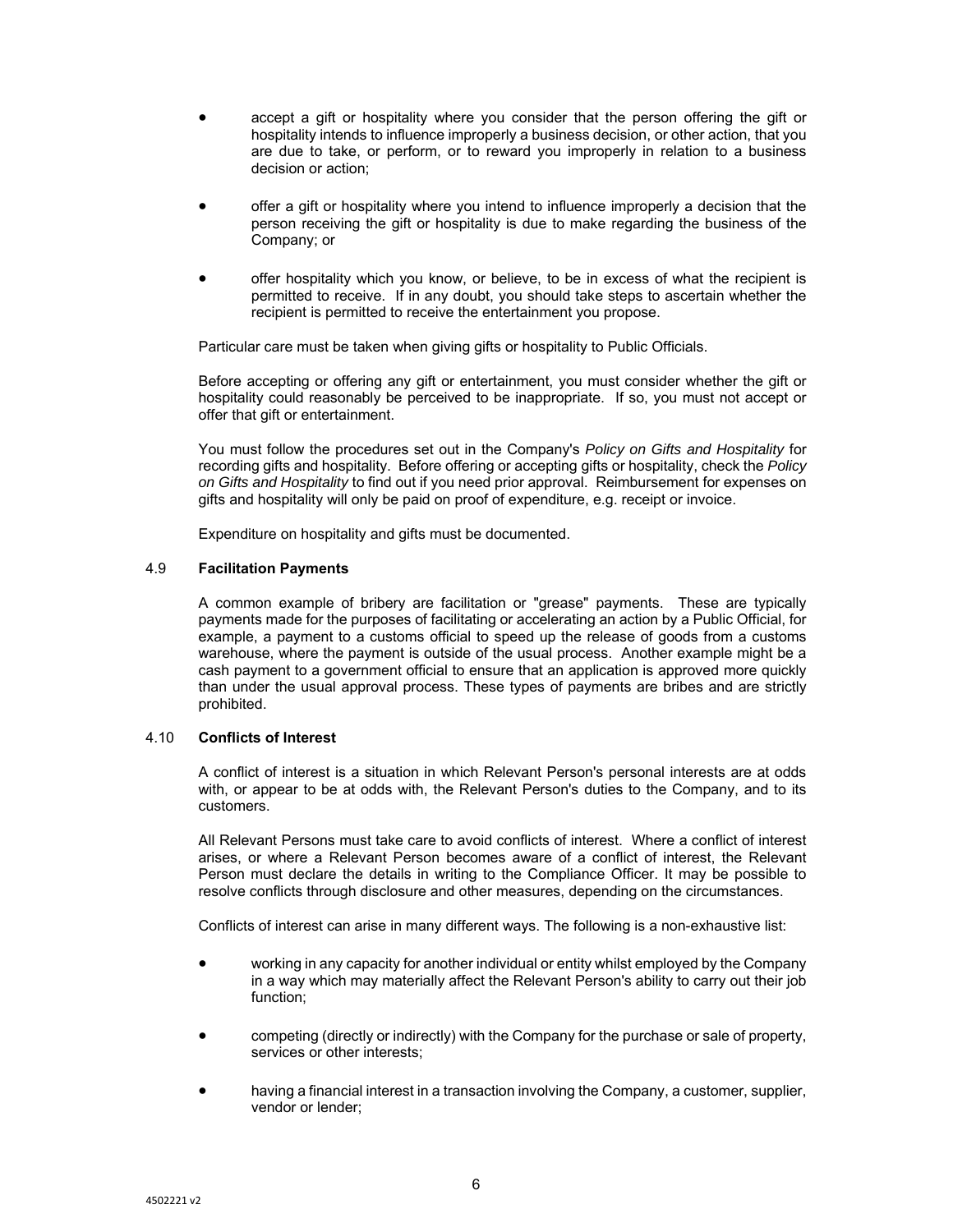- receiving the benefit of a loan or guarantee from a business partner of the Company;
- directing business to a supplier, or giving preferential treatment to a customer, owned or managed by, or which employs, a close relative or friend;
- investments by Relevant Persons and their close relatives in competitors, vendors, suppliers or customers unless they are publicly quoted companies; and
- taking (or directing a third party to take) advantage of a business opportunity through the use of corporate property, information or position.

The requirement to declare conflicts of interest applies to all Relevant Persons, who must also declare any conflicts of interest in relation to close family members (such as spouse, civil or common-law partner, children, step-children and parents).

Conflicts of interest which are significant should be reported to the Compliance Officer.

# 5. **TRAINING**

Appropriate anti-bribery training will be given to members of the Board, Relevant Persons who have regular dealings with Public Officials, Relevant Persons who are responsible for winning business from customers, or who have regular dealings with customers, Relevant Persons responsible for reviewing or renewing contracts with suppliers, and employees involved in engaging, retaining or liaising with associated persons.

The Company will provide a copy of the current version of this Policy to new employees when they are hired or contracted and will provide copies of significant changes as necessary.

# 6. **RECORD KEEPING AND MONITORING**

The Compliance Officer is responsible for recording all reports made under this Policy, including a record of the investigation and the outcome of those investigations in order to foster a culture of integrity and maintain high ethical standards within the Company. The Compliance Officer will also be responsible for monitoring the implementation of, and ongoing compliance with, this Policy.

Where appropriate and after consideration, the Company (or a body or function to which it delegates such responsibility) will investigate reported allegations of bribery involving the Company, or in any way connected to the Company. The Company will then consider what action to take as a result of such investigations, including, where applicable, disciplinary actions against Relevant Persons (up to and including dismissal), termination of relationships and reports to relevant governmental authorities or regulators.

The Compliance Officer will submit an annual report to the audit committee with the aim of enabling the audit committee to make an informed assessment of the levels of bribery reported, the types of bribery risk presented and the effectiveness of the Company's anti-bribery policies and procedures (including investigations and disciplinary action), in the light of developments in applicable anti-bribery law, practice and enforcement.

# 7. **HOW DO I REPORT SUSPICIONS OF BRIBERY?**

If you have any suspicions of bribery at the Company, or of bribes being paid by any person associated with the Company, you must make a record of the situation as soon as possible, mark it as "confidential" and promptly notify the Compliance Officer, or follow the procedures in place in the relevant country. In some jurisdictions you may be able to report such suspicions confidentially or anonymously through "whistleblowing" procedures; see for example the *Whistleblowing Policy*.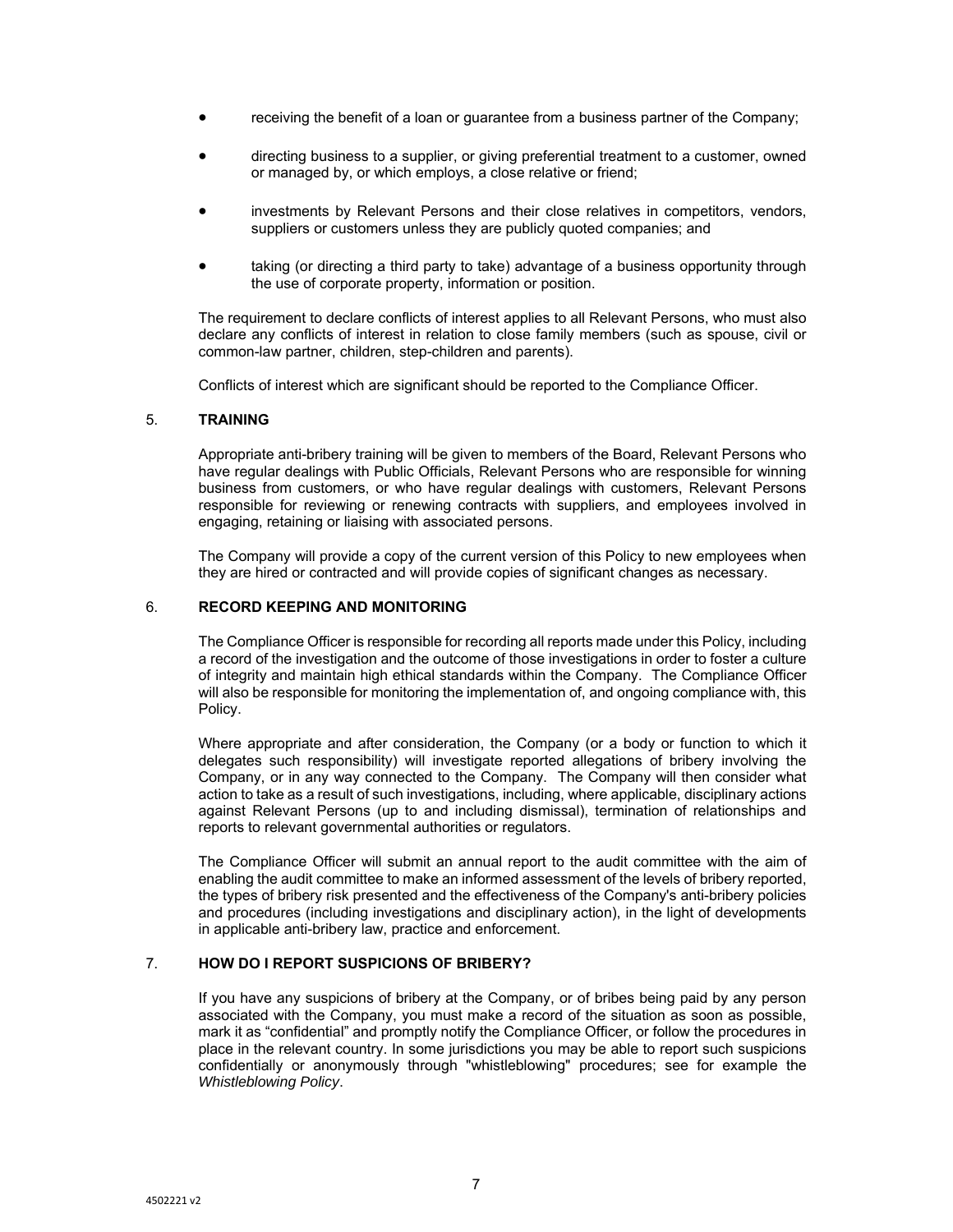The Company has a strict prohibition on retaliation against Relevant Persons who either make good faith reports or who participate in the investigation of a report of suspected misconduct. Any Relevant Person who engages in retaliation is subject to disciplinary action by the Company, including termination of employment.

# 8. **WHAT ARE THE PENALTIES FOR BREACHING THIS POLICY?**

In most countries in which the Company may operate from time to time, bribery is a criminal offence for which you could face imprisonment and/or serious financial penalties. Either you or the Company could also face civil action as a result of partaking in bribery. If you breach this Policy, it could also lead to the Company being convicted of failing to prevent bribery, or being debarred from bidding from public procurement contracts.

Any deliberate breach of this Policy by you will lead to disciplinary action (which may result in the termination of your employment with the Company).

# 9. **DEFINITIONS**

"**Board**" means the board of directors of the Company, from time to time.

"**Company**" means Cobra Resources plc, and for the purpose of this Policy includes:

- (a) any of its businesses, functions and other organisational structures globally; and
- (b) any of its subsidiaries which are 50% or more owned subsidiaries.

"**Compliance Officer**" means the Chief Financial Officer of the Company.

#### "**Government Authority**" means:

- (a) a national government, political subdivision thereof, or local jurisdiction therein;
- (b) an instrumentality, board, commission, court or agency, whether civilian or military, of any of the above, however constituted;
- (c) a government-owned or government-controlled association, organisation, business or enterprise;
- (d) a political party; or
- (e) a public organisation, being an organisation whose members are: (i) countries or territories; (ii) governments of countries or territories; and/or (iii) other public international organisations, including and without limitation, the World Bank, the United Nations, the International Monetary Fund and the Organisation for Economic Co-operation and Development.

"**Policy**" means this anti-bribery and corruption policy.

#### "**Public Official**" means:

- (a) an employee, officer or representative of, or any person otherwise acting in an official capacity for or on behalf of, a Government Authority;
- (b) a person holding a legislative, administrative or judicial position of any kind, regardless of whether elected or appointed;
- (c) an officer of, or individual who holds a position in, a political party;